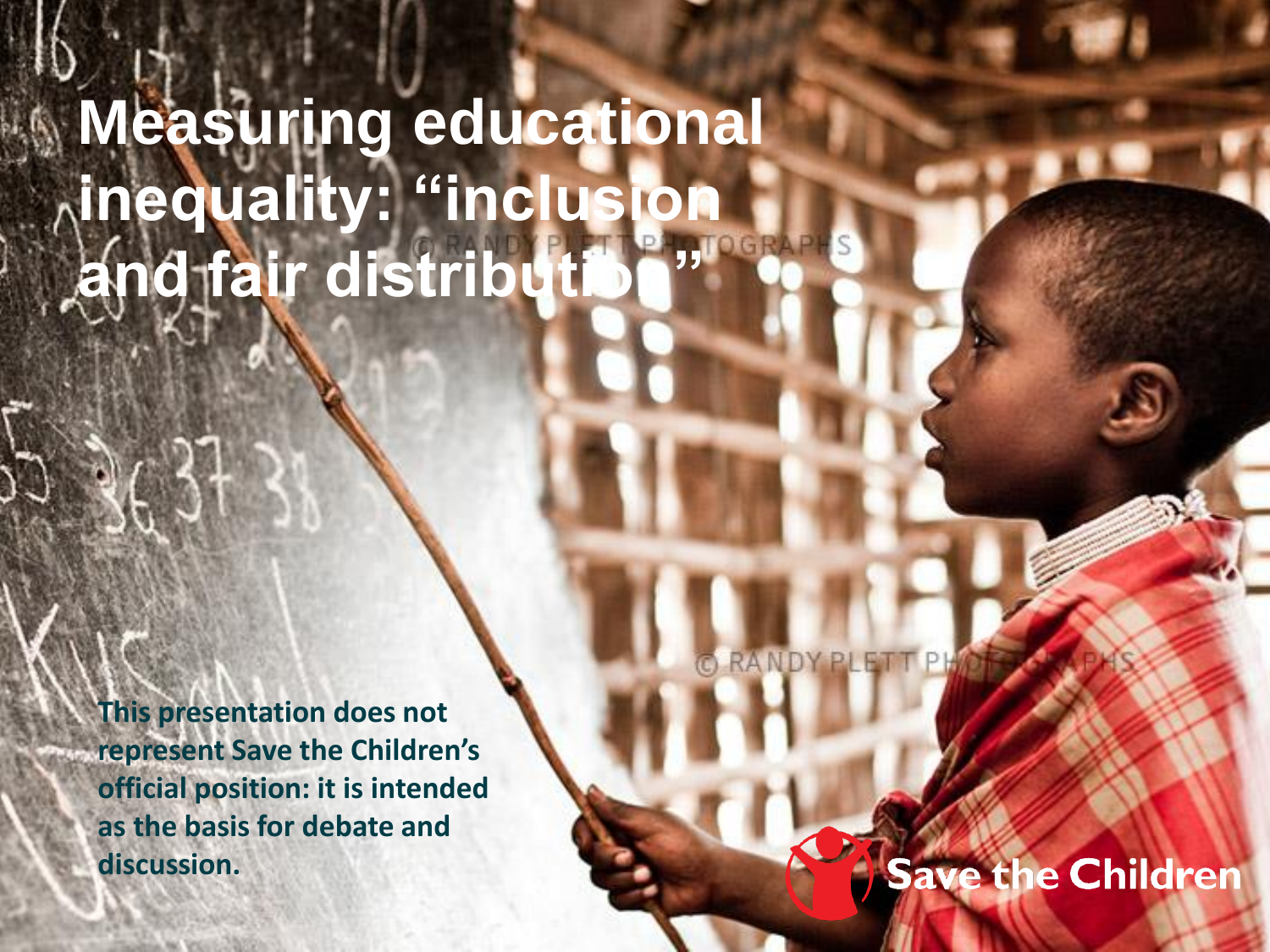# 1. **Context and Key question**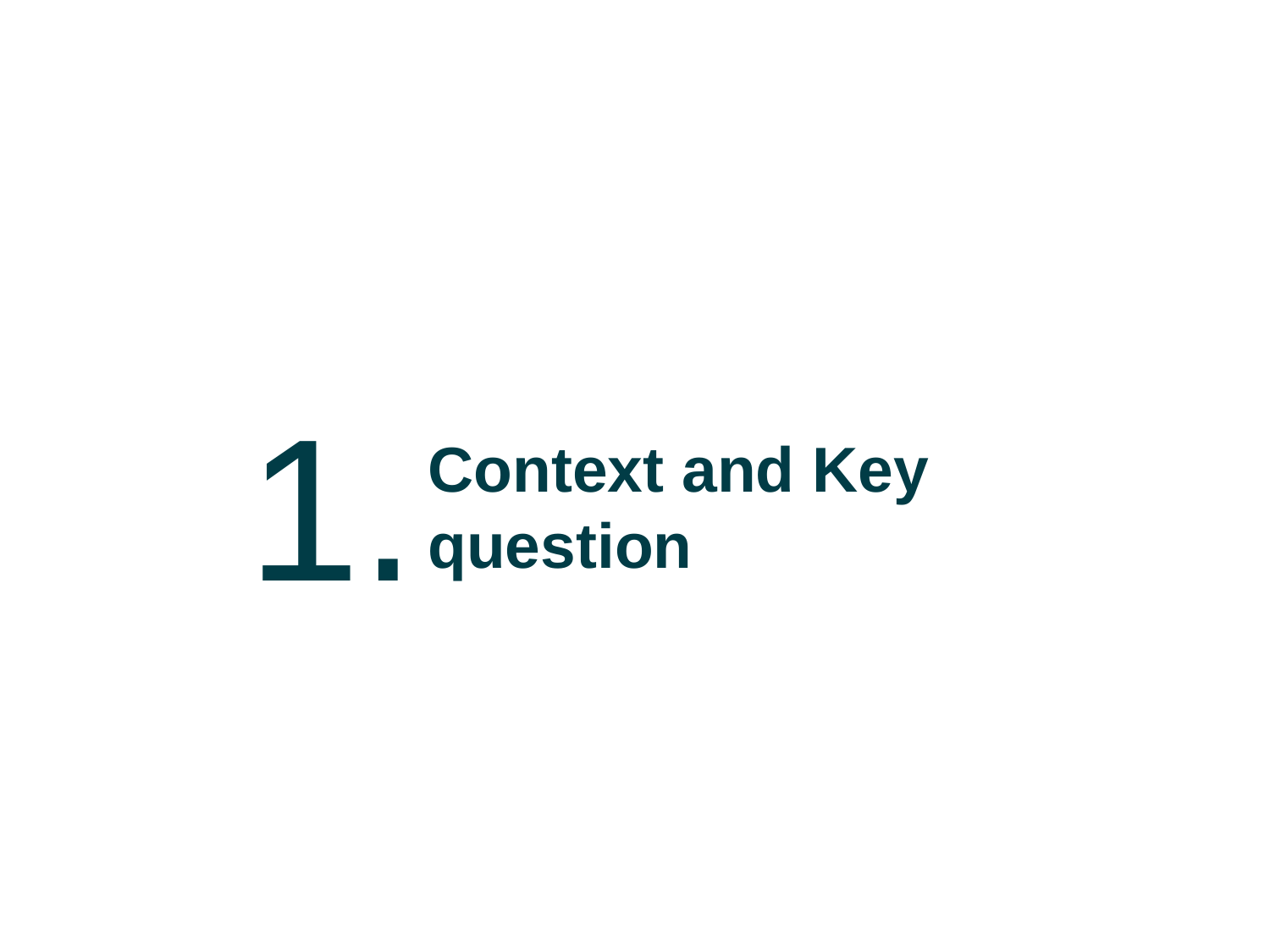### **Context and key question**

#### **HIGH LEVEL PANEL AND POST-2015 DEBATES**

Strong focus on learning outcomes and quality Considerable wider buy-in to concern about 'quality' and learning

*But less clear on educational inequalities?* 

And wider confusion over different forms of inequality – of income vs. opportunity.

#### **KEY QUESTION FOR THIS PAPER**

How can we best measure educational inequality in a way which captures, in a relatively simple way, the inequalities that matter most?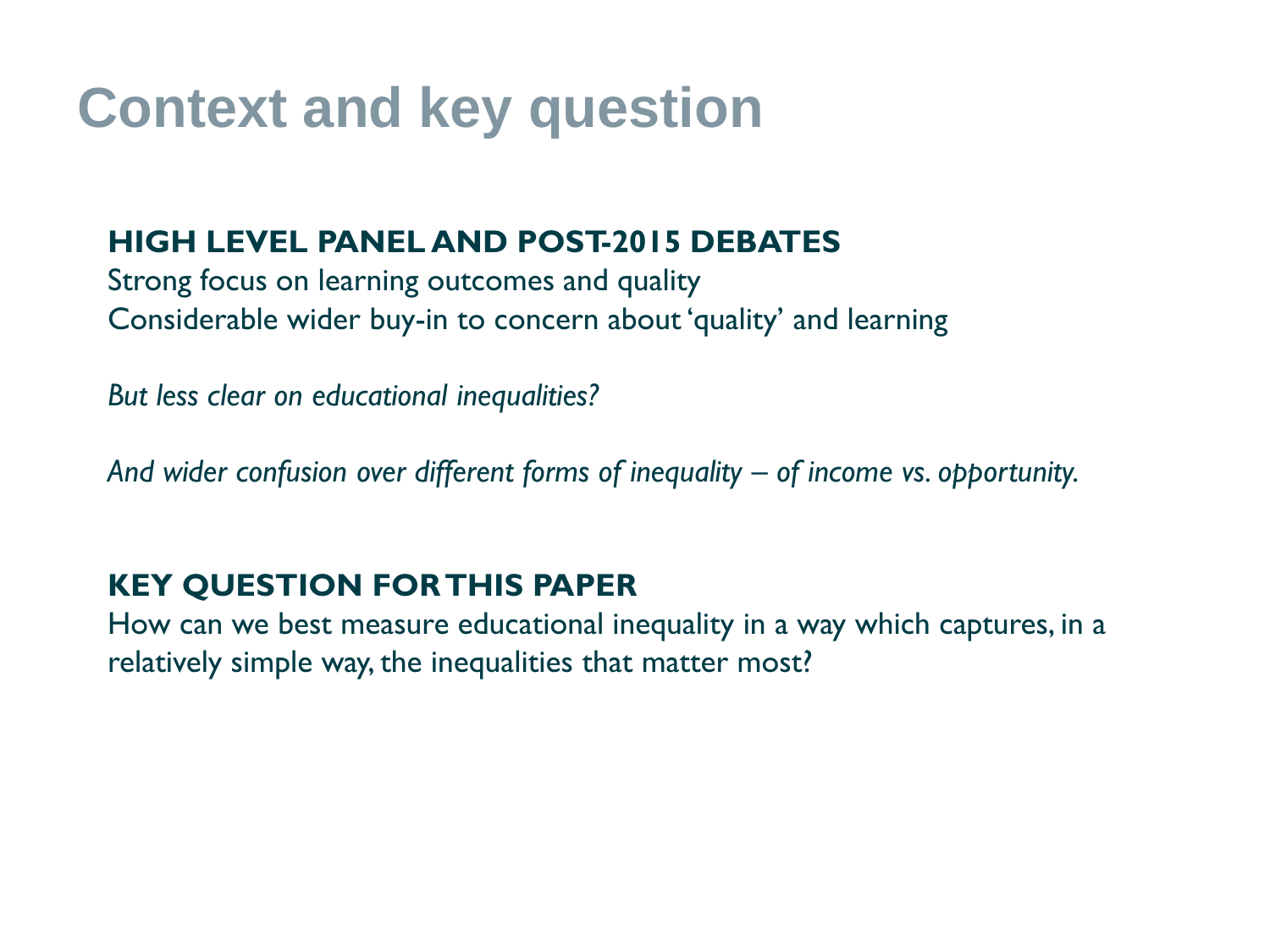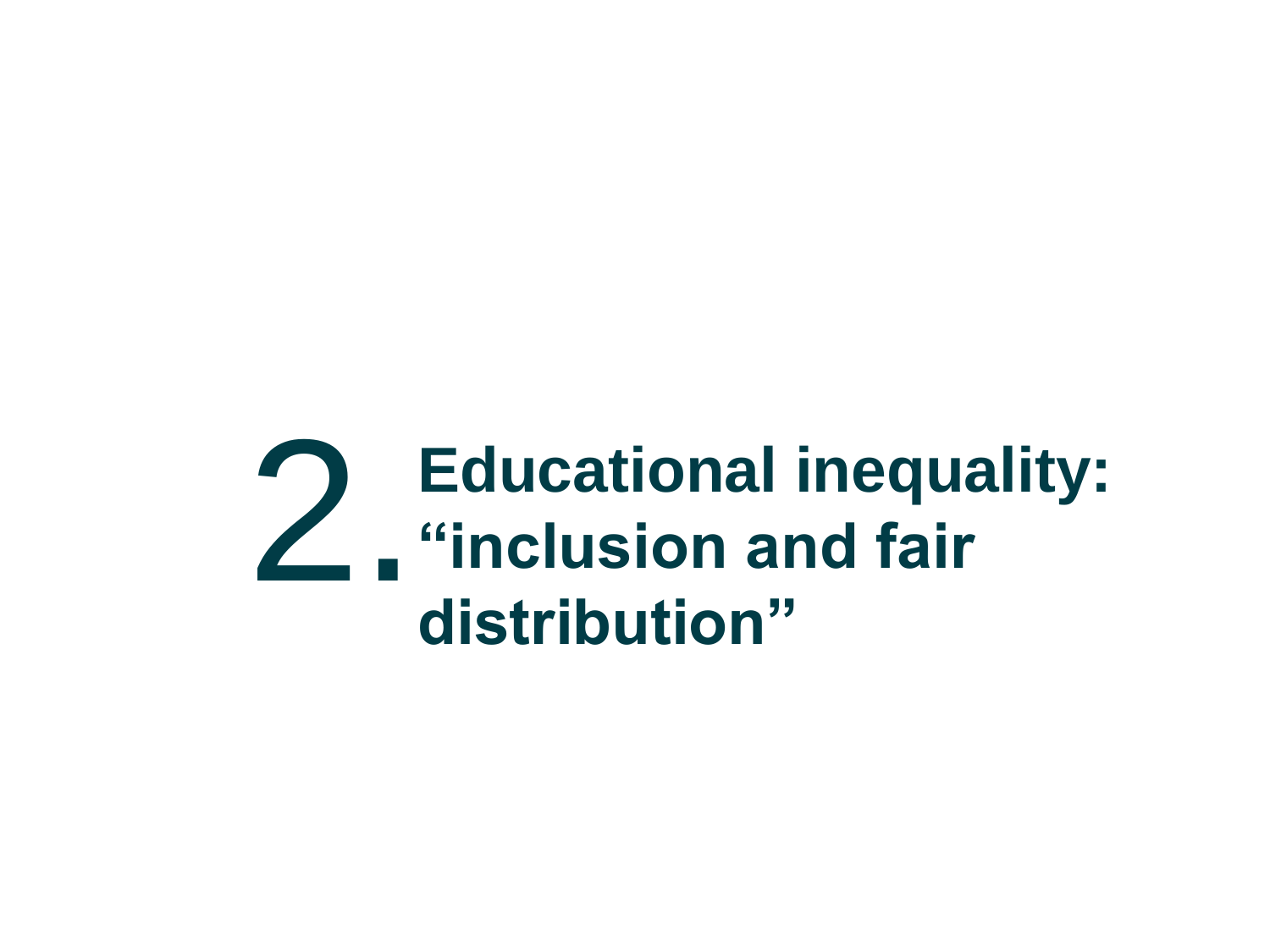### **"inclusion and fair distribution"**

#### *Diagram 1. Conceptualising inclusion and fair distribution*



"All children should achieve above a given threshold and then over-and-above this threshold there should be a fair distribution of educational opportunity."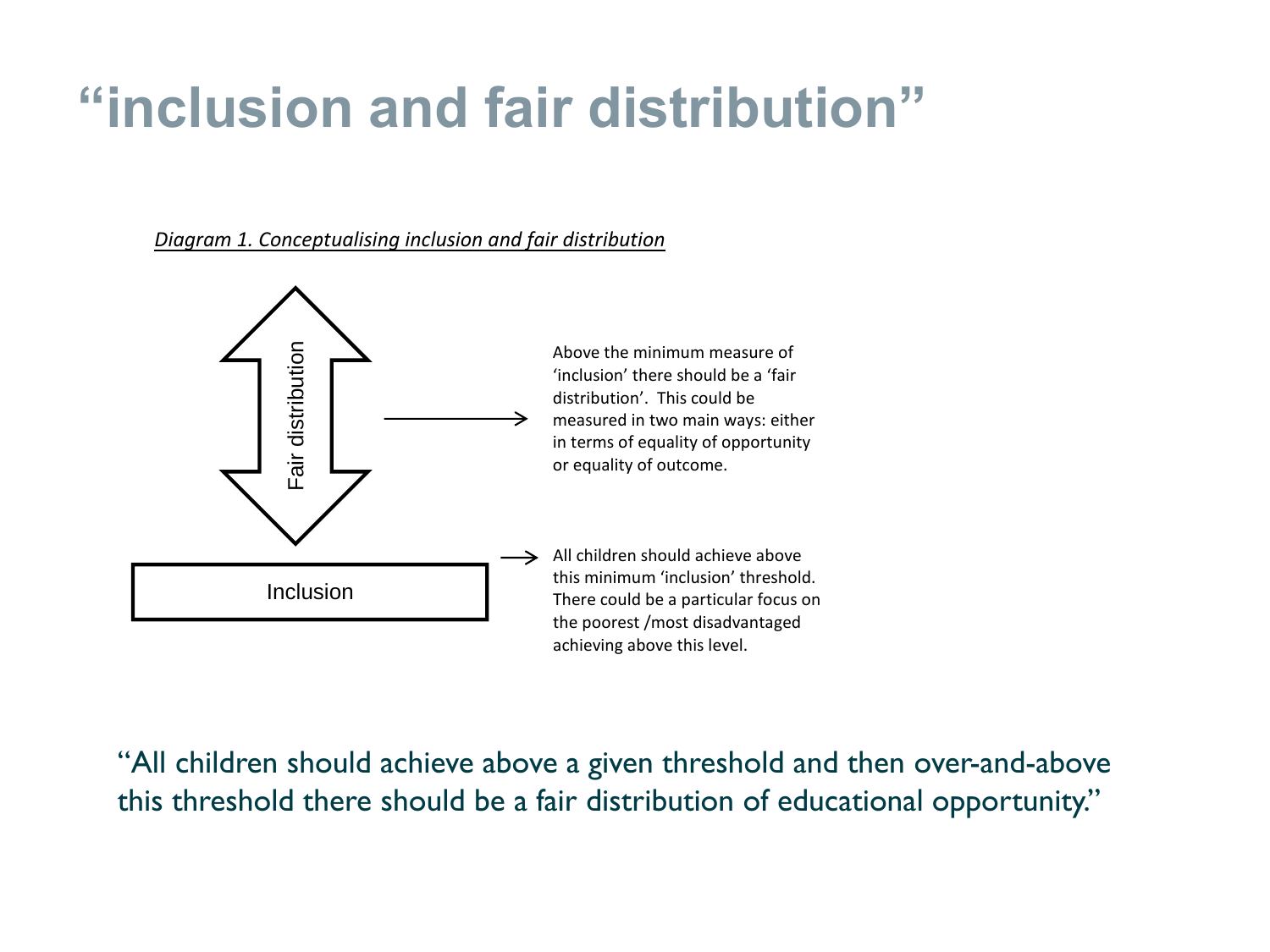### **Potential 'inclusion and fair distribution' policies**

#### **ACHIEVING 'INCLUSION'**

- *Starting early: pre-school and early literacy focus*
- *Starting early: shifting funding into the early years & towards the poorest*
- *Workforce policies to ensure best teachers teach pupils with most need.*

#### **ACHIEVING 'FAIR DISTRIBUTION'**

- Ensuring progress for pupils beyond basic education (abolish gateway exams, create range of learning routes etc.)
- Targeted financial support for the poorest
- Reducing school segregation (?)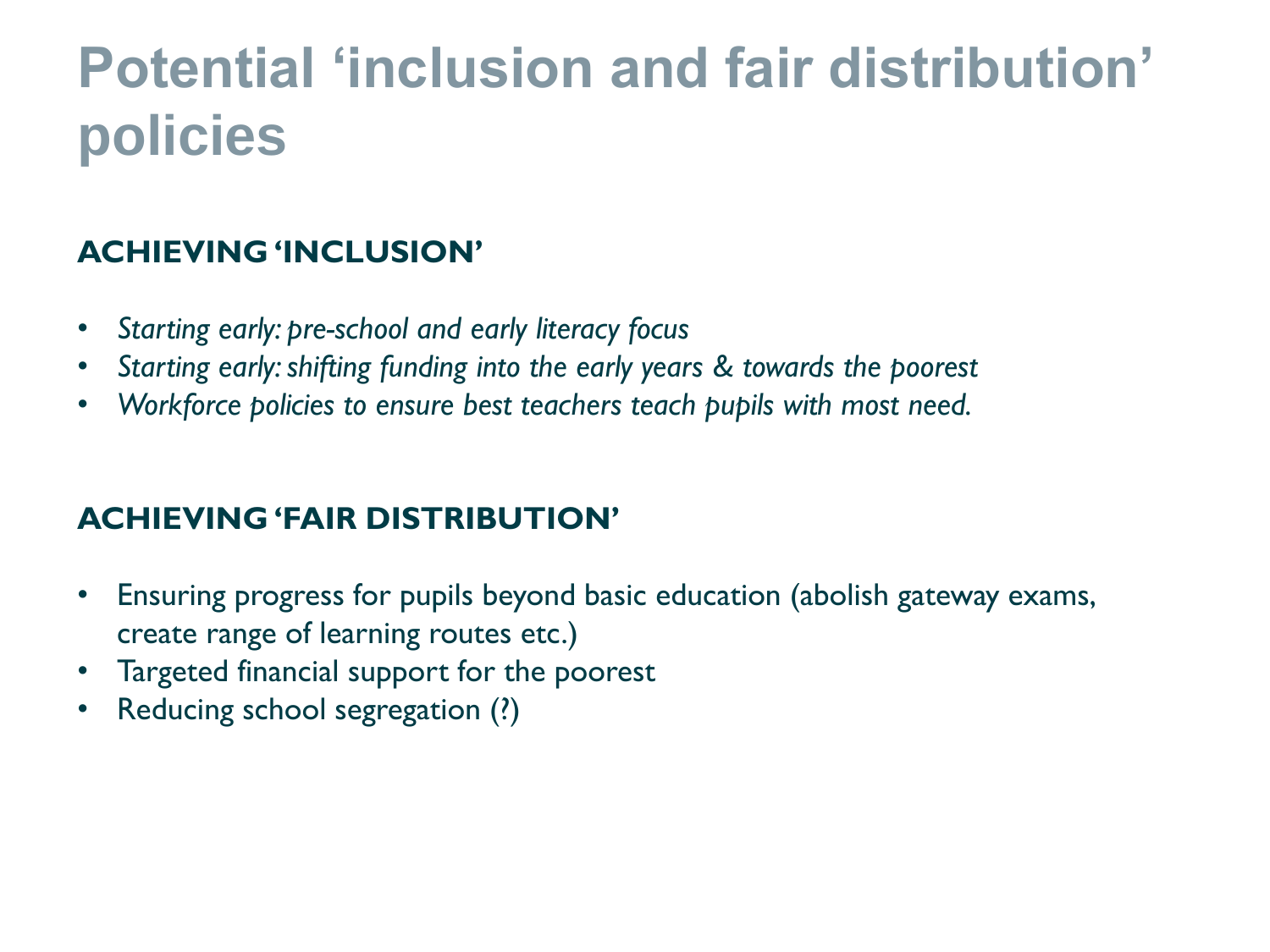# 3. What dimension of **3.** inequality? **inequality?**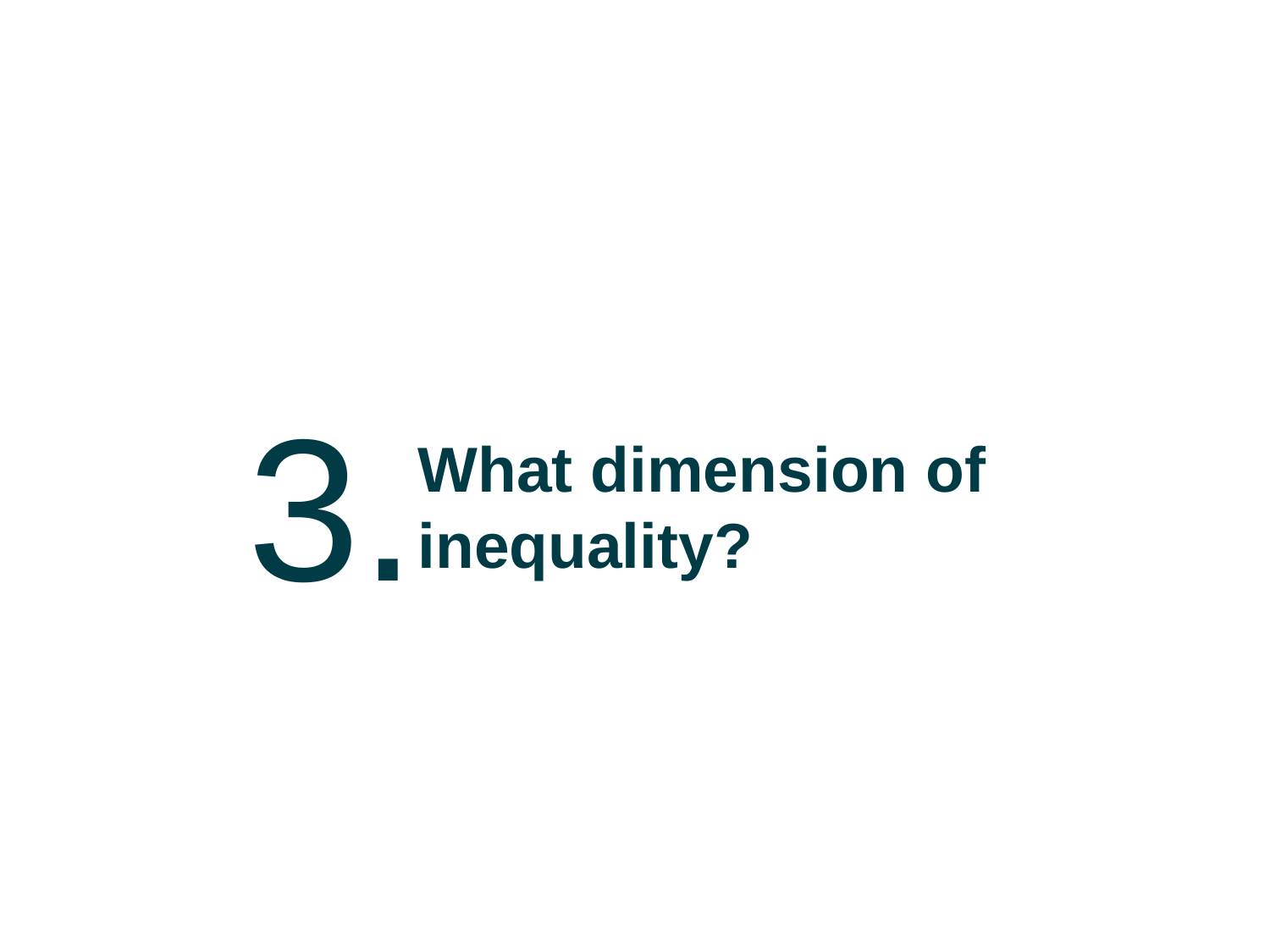### **What dimension of inequality?**

#### *Figure 1. Literacy gaps in effective enrolment by gender, location, and wealth*



Source: Based on data from Spaull and Taylor (2012). 'Effective enrolment' Stellenbosch Economic Working Papers 21/12.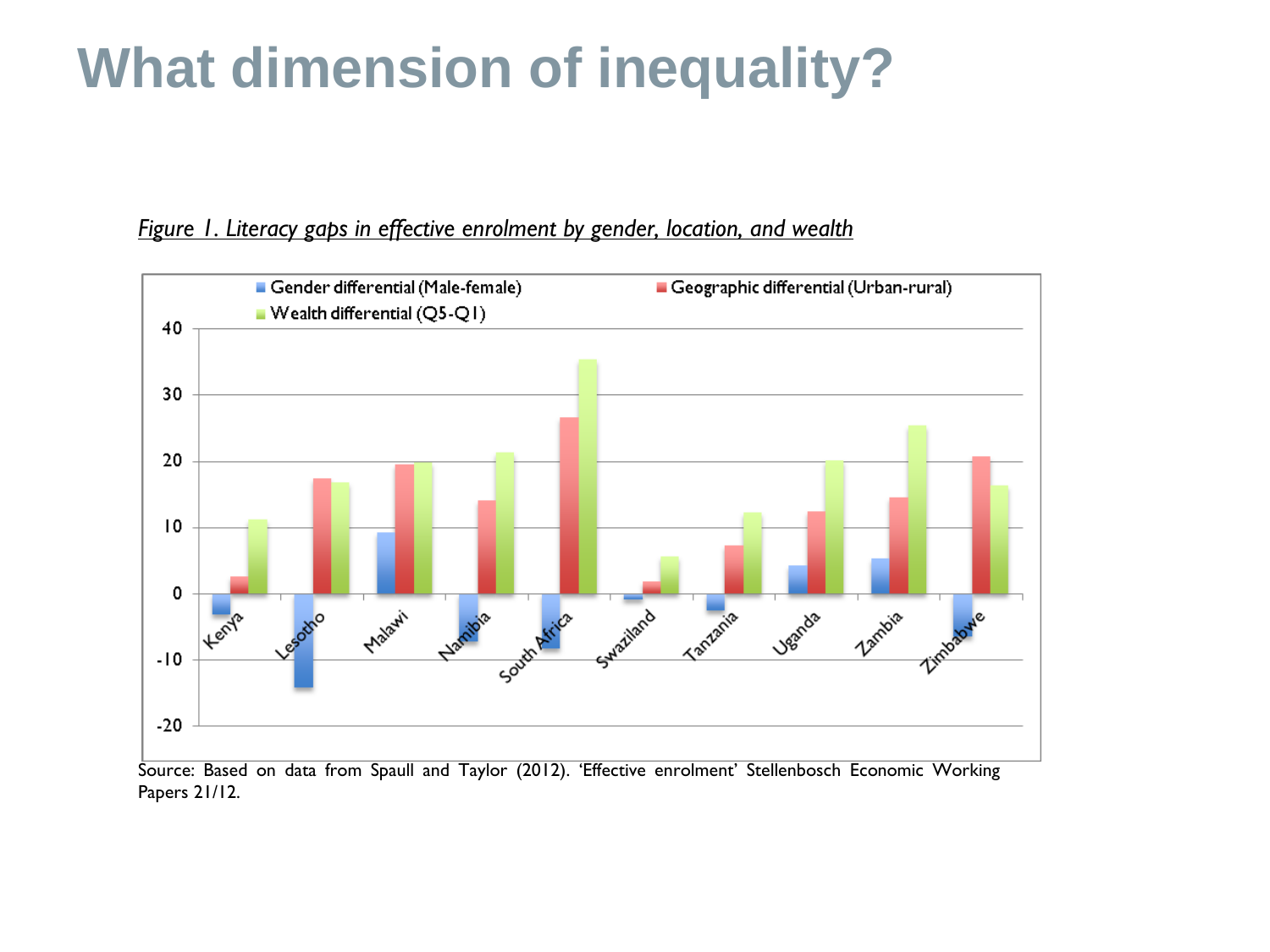### 4. **Options for measuring 'inclusion' and 'fair distribution'**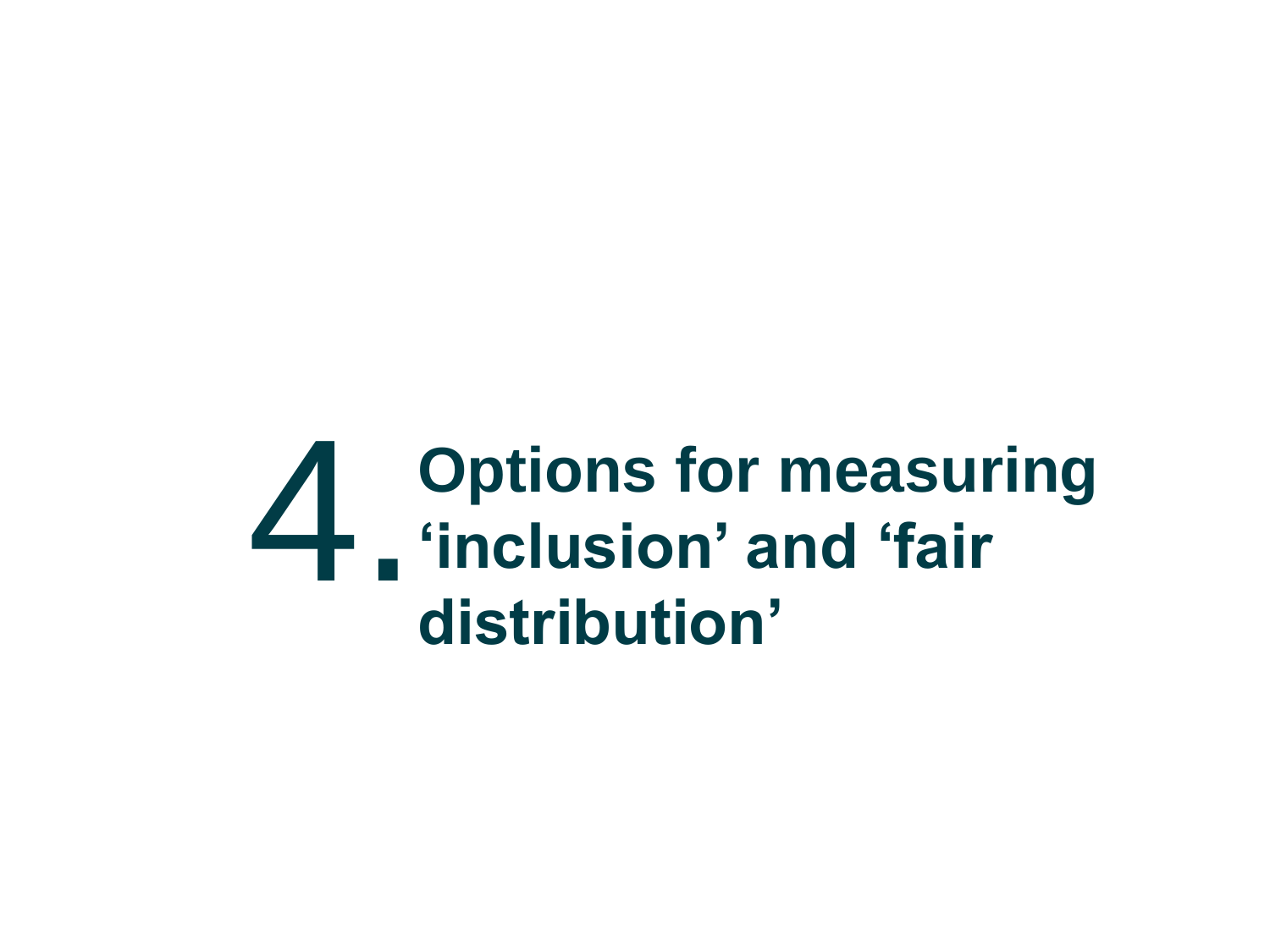### **Options for measuring inclusion**

#### **OPTION 1: DISAGREGATION OF DATA**

*Allows for fine grained account of which inequalities matter in particular contexts. But as part of a global (or national) framework, past experience suggests that alone it will not lead to a focus on the most disadvantaged.* 

#### **OPTION 2: 'EQUITY ADJUSTED WEIGHTING'**

*Similar approaches could be used in other policy areas (an advantage in the post-2015 debates) but complex and difficult to explain?* 

#### **OPTION 3: 'PROGRESS TARGETS' FOR DISADVANTAGED GROUPS**

*Would set tailored targets for most disadvantaged in each country and is relatively easy to understand. In theory, however, it may be possible to make progress for the poorest, but for 'gaps' to still widen.*

### **OPTION 4: 'GAP NARROWING' TARGETS**

*Relatively simple, chimes with sense of 'fairness' and is a more demanding measure. Progress on a gap narrowing target is very dependent on (a) countries' starting points and (b) the chosen 'inclusion' threshold.*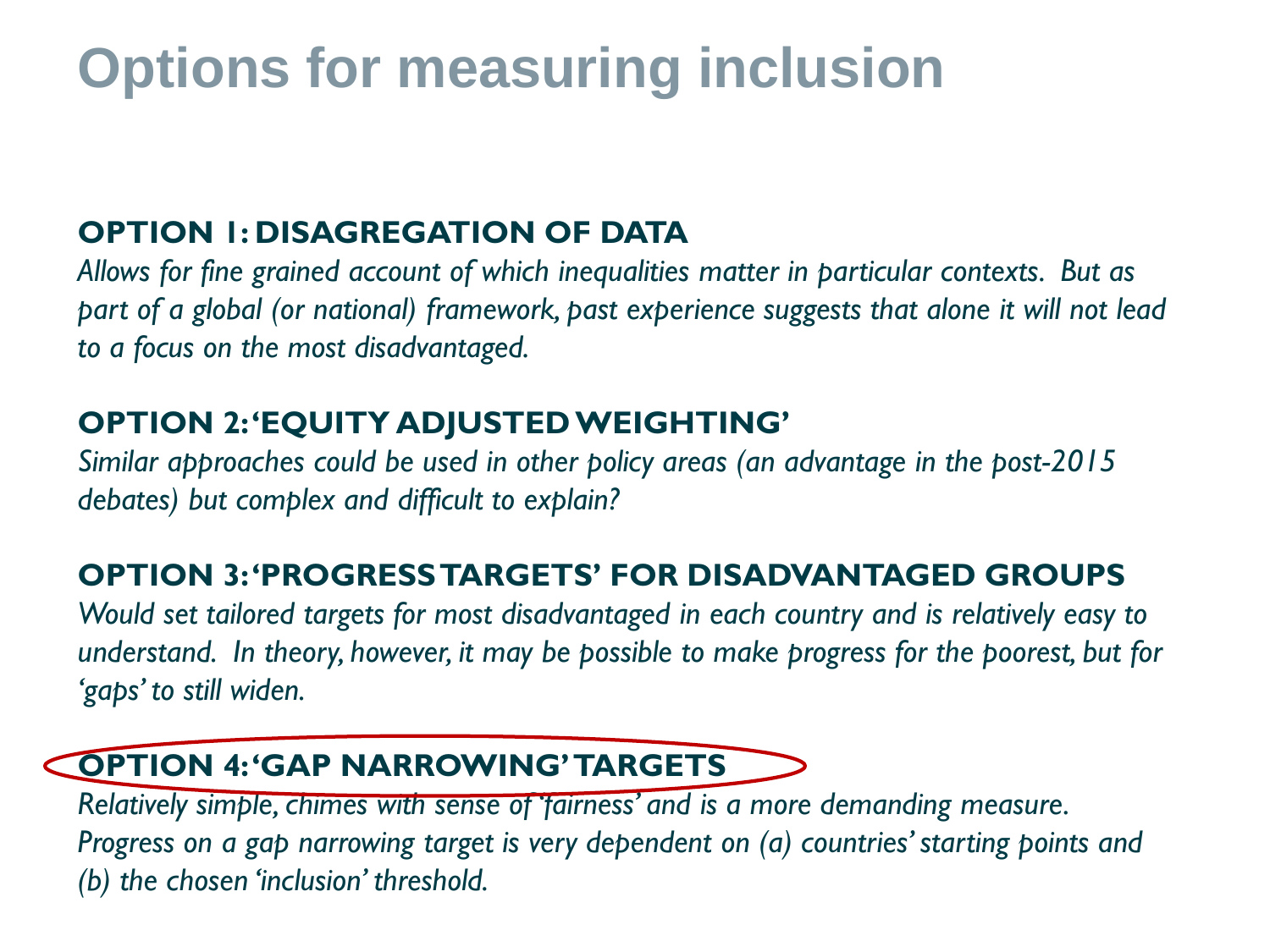### **Options for measuring fair distribution**

#### **OPTION 1: GINI (BASED ON YEARS OF SCHOOLING)**

*The Gini has been used to look at inequality across the whole population, mainly in terms of 'years of schooling'. However, it's difficult to explain & does not capture inequality of opportunity?* 

#### **OPTION 2: RICH-POOR RATIO OF YEARS IN SCHOOLING**

*This would capture some sense of inequality of opportunity. However, if it were just based on years in school this would not capture achievement as effectively as either a learning outcomes measure or 'completion of secondary education' .* 

### **OPTION 3: INEQUALITY IN PROGRESSION TO LATER PHASES**

*This would assess the relative chances of different groups completing, say, secondary education. It is easy to understand and would provide a clear focus on some of the policies listed on slide 6, but still does not capture learning outcomes.*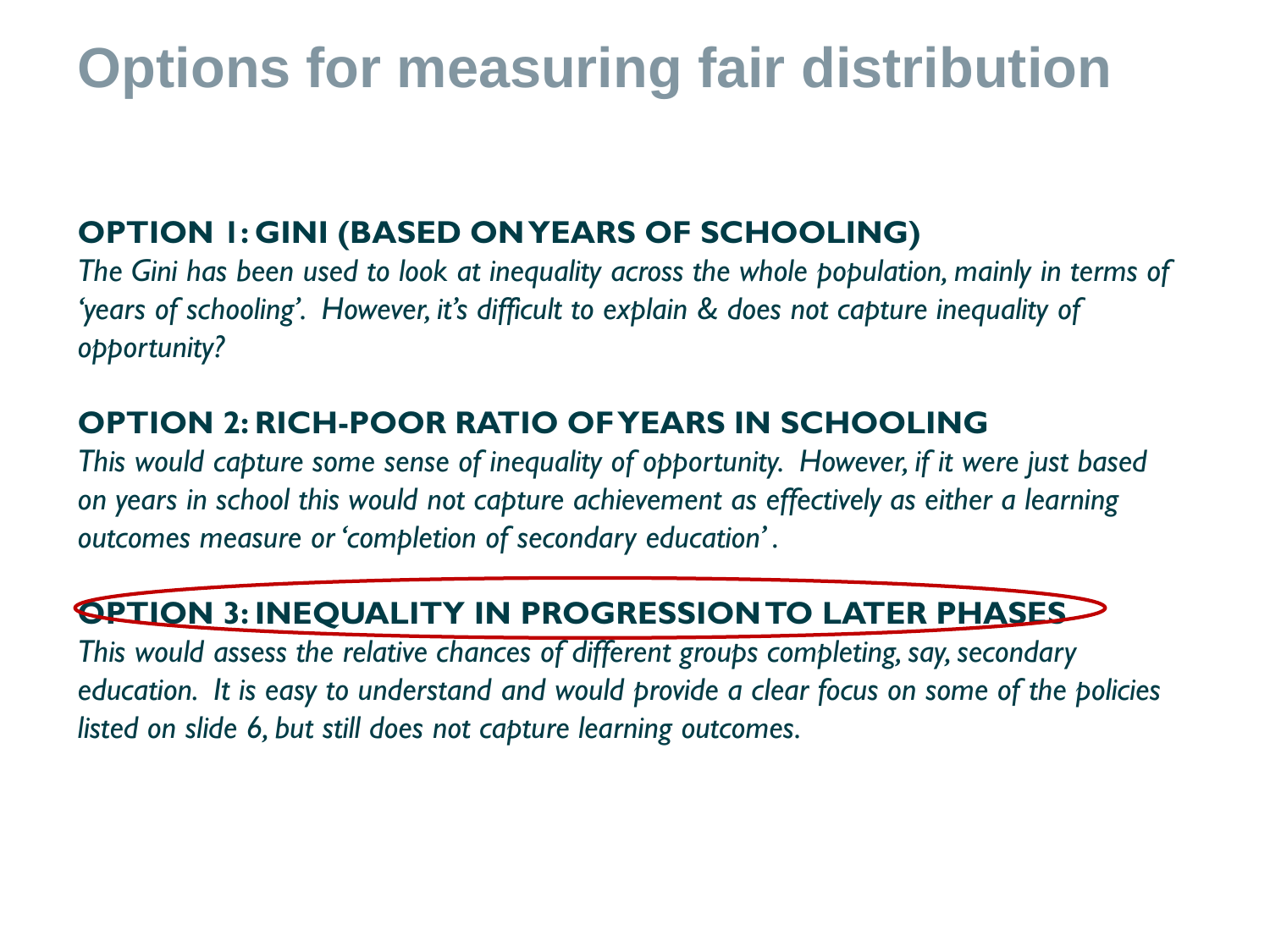# 5.**Exemplifying 'inclusion and fair distribution'**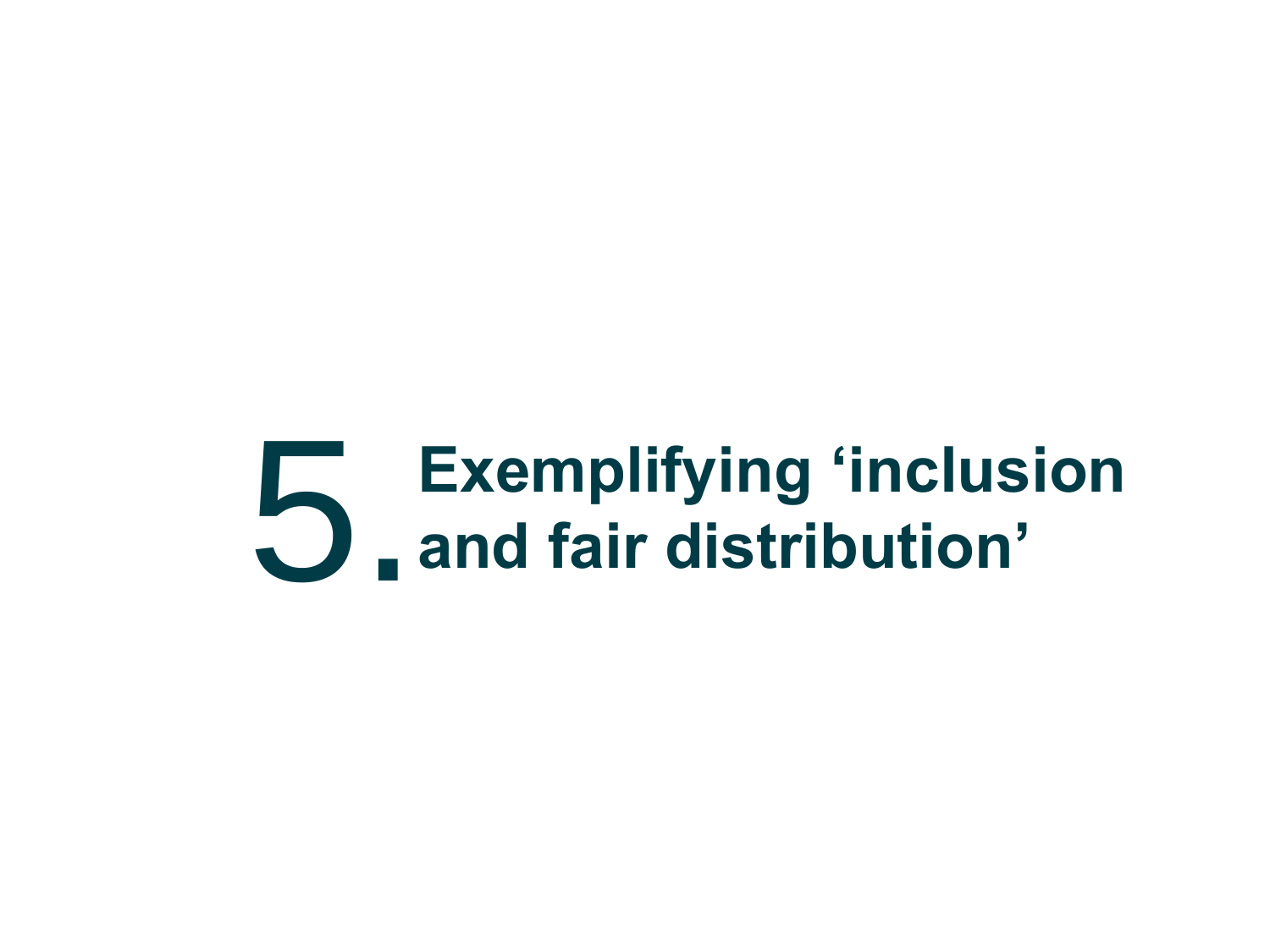### **Inclusion and fair distribution in south and east africa**

*Baseline data for selected Sub-Saharan African countries: implementing an 'inclusion and fair distribution' approach.*

| Country      | "Inclusion" – achievements of 'functional literacy |            | "Fair distribution" - completion<br>of lower secondary school |
|--------------|----------------------------------------------------|------------|---------------------------------------------------------------|
|              | Total $(%)$ *                                      | Gap (ppts) | <b>Ratio for poorest to richest</b>                           |
| Kenya        | 87.3                                               | 11         | 1.8                                                           |
| South Africa | 71.2                                               | 43         | ?                                                             |
| Malawi       | 54.4                                               | 20         | 3.3                                                           |
| Tanzania     | 82.3                                               | 12         | 5.4                                                           |
| Uganda       | 71.0                                               | 20         | 7.7                                                           |
| Zambia       | 49.3                                               | 25         | 3.9                                                           |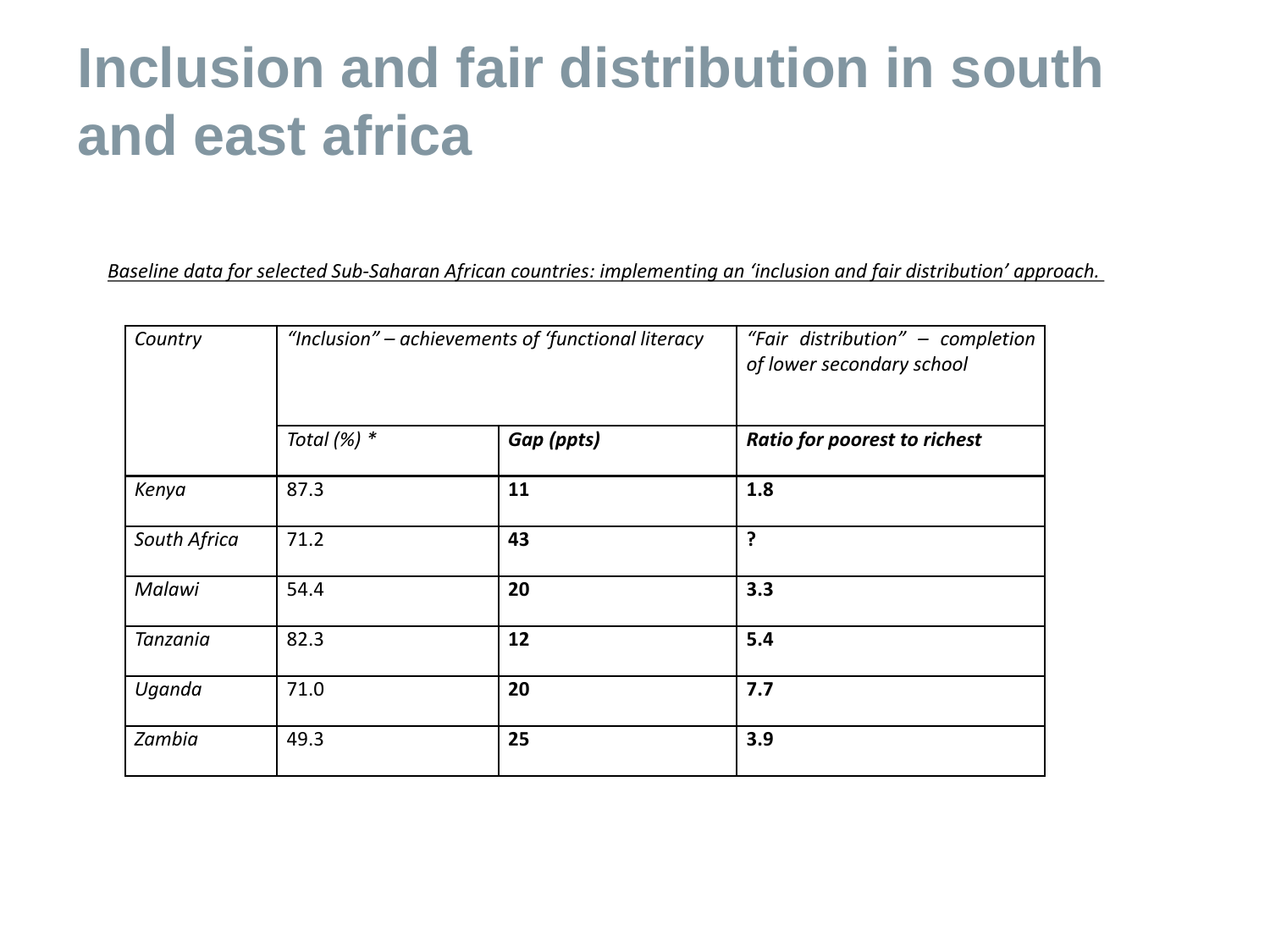## **6.** And finally, Reasons **for optimism … on 'inclusion'**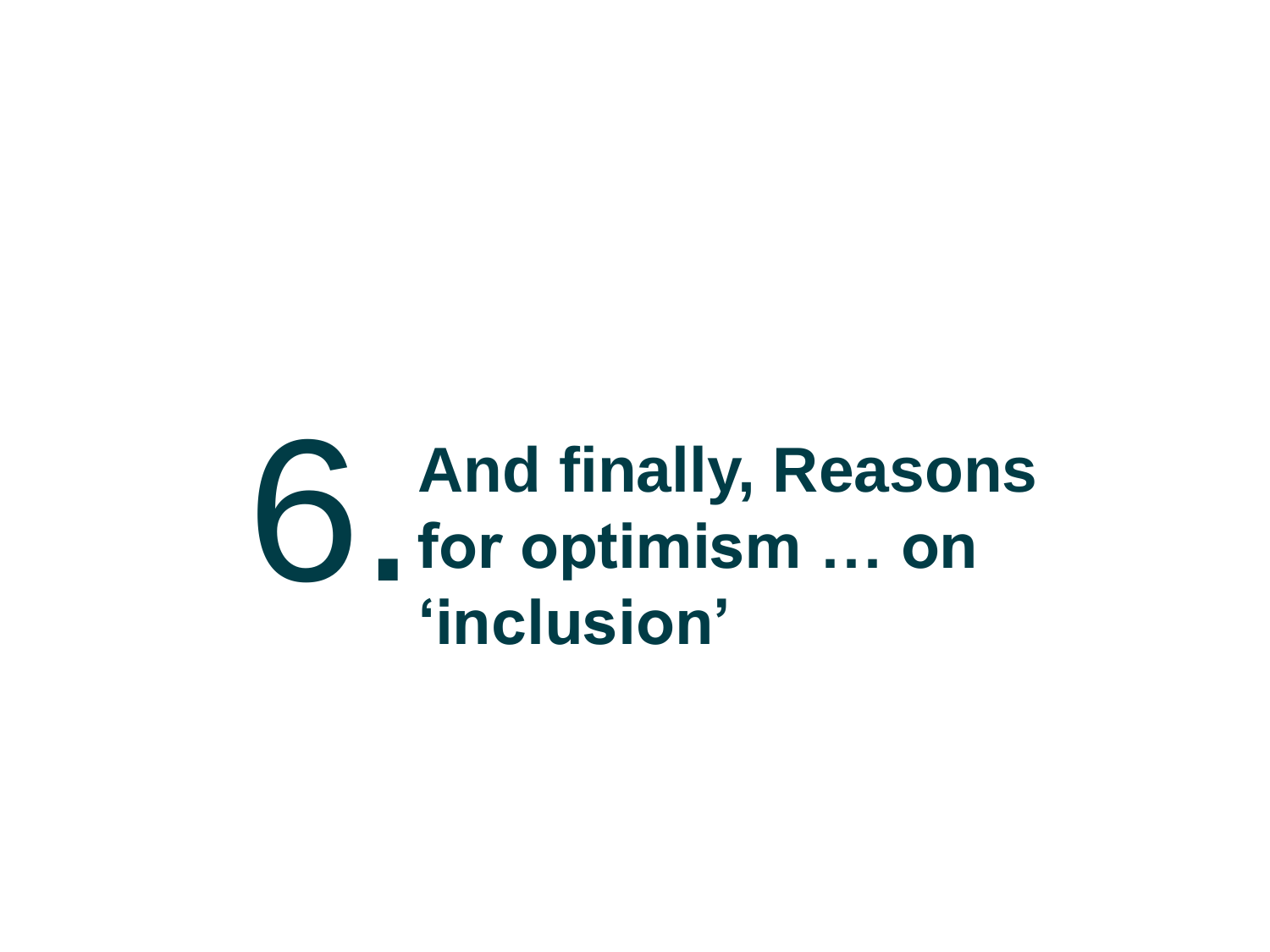### **New sc commissioned work on improvements in learning**

Figure 1: Improvement in enrolment and effective literacy enrolment between 2000 and 2007 (percentage point change: using SACMEQ and DHS)



This work is from new Save the Children commissioned work by Nic Spaull of Stellenbosch University, South Africa (it is based on SACMEQ and Household Surveys in S & E African countries).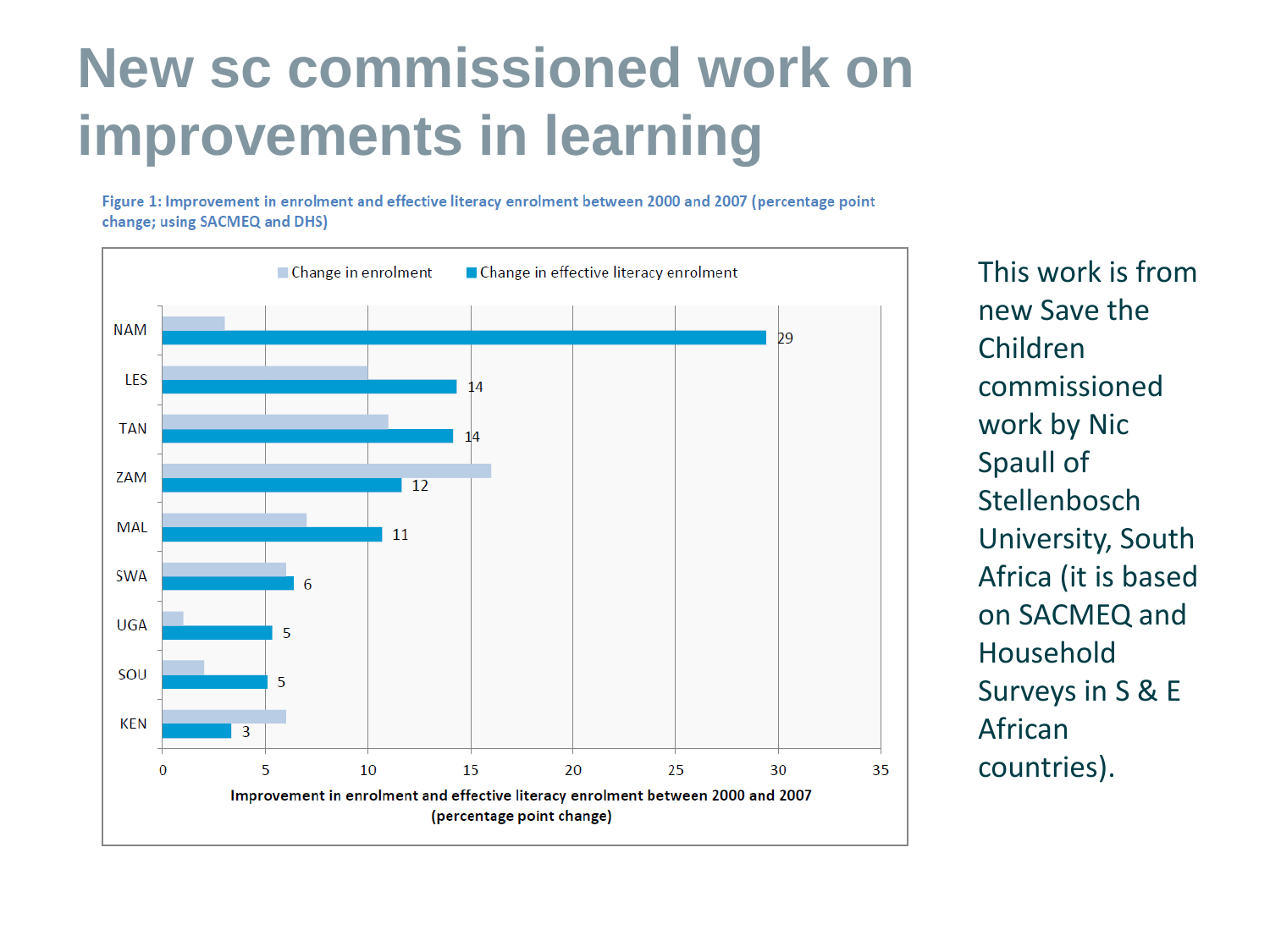### **Projections of potential improvements in learning**



Clearly extrapolations of previous trends like this have limitations, but the progress rates that some countries have achieved do give some reasons for optimism.